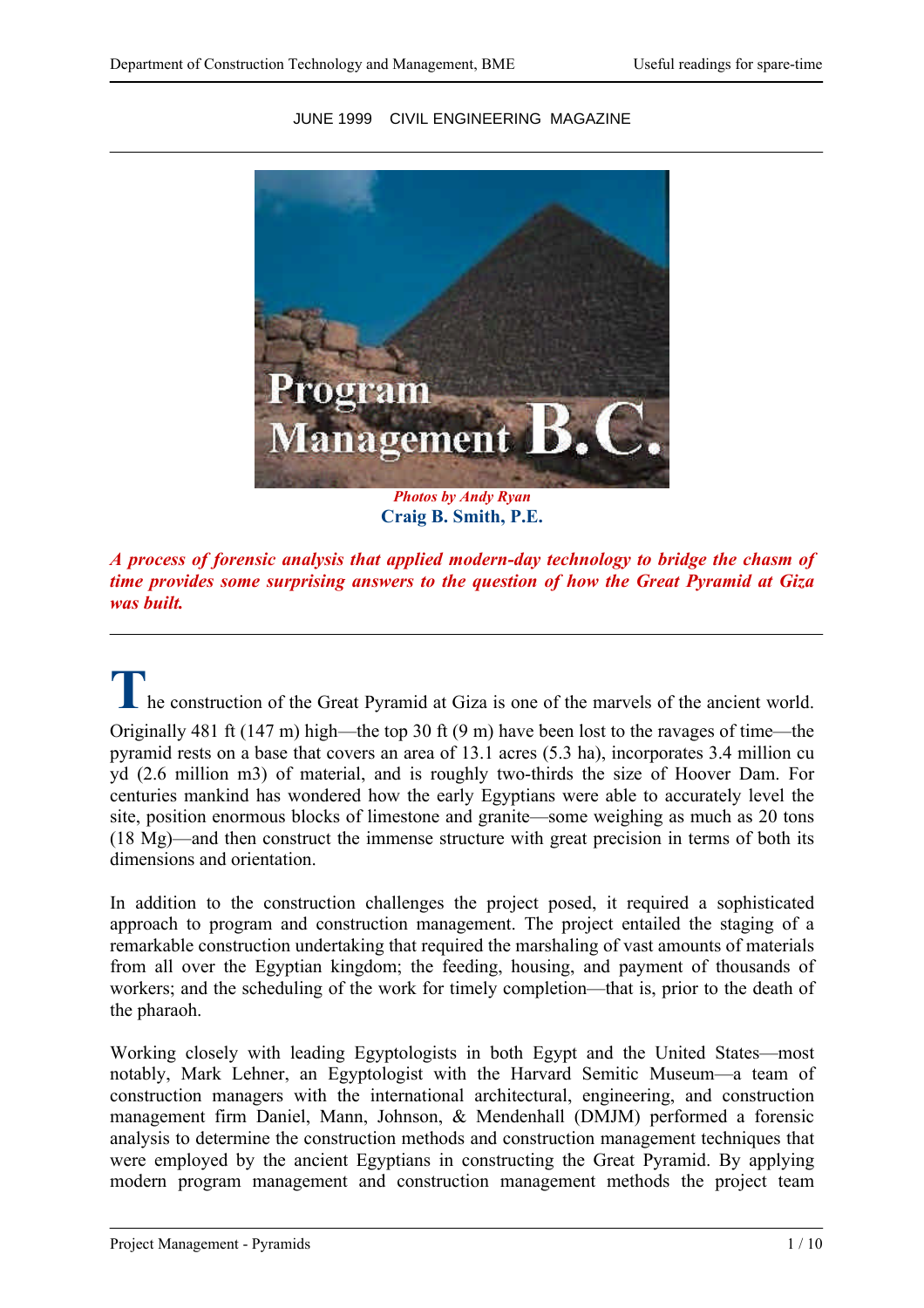developed a number of interesting insights into centuries-old mysteries concerning the size of the workforce, the duration of construction, and the design of the construction ramp.



**Khufu's pyramid, which is often referred to as the Great Pyramid, is a structural marvel. The remains of an ancient construction ramp are visible in the foreground. Craig Smith (at left) and noted Egyptologist Mark Lehner stand in the remains of the workers' village, which Lehner excavated.**

Program management is the science and practice of managing large private and public projects. DMJM functions as the program manager for projects around the globe, managing large, complex programs for clients in both the public and private sectors. The logistical issues—making certain everything comes together at the right time, in the right quantity, with the right quality—are among the greatest challenges of these projects and become the major preoccupation of the program manager. To clearly illustrate the complex activities undertaken by a program manager in today's environment, DMJM sought a compelling example that would be familiar to most people. Someone commented, "If you think managing today's projects is complex, try building the Great Pyramid!" And thus, our project—Program/Construction Management in 2550 b.c.: Building the Great Pyramid at Giza—was born.

Initially, our goal was simply to identify the major steps that a hypothetical program manager would have undertaken to construct the Great Pyramid at Giza. We asked the team of construction managers to visualize the work that would be required so that we could prepare logic diagrams, schedules, and other tools of the program manager. But as the project unfolded a strange transformation took place: Members of the team became absorbed by the challenge. How would you build the Great Pyramid?

Engineering, mathematics, and science—disciplines necessary to execute large construction projects—were well established in ancient Egypt. The Egyptians could predict the flooding of the Nile, identify major stars and the position of the stellar bodies with some accuracy, and calculate areas and volumes of structures as complex as the pyramids. In addition to having a system of written records, they used many basic tools made of copper, including saws, chisels, hammers, and drills, and understood the principles of the lever and the inclined ramp. It is reasonable to assume, then, that they possessed both the ability and the resources to undertake a project as complex as the construction of the Great Pyramid at Giza.

Also known as the Great Pyramid of Khufu—Khufu reigned from 2551 to 2528 b.c.—it was constructed during the fourth dynasty, about 2,550 years before the birth of Christ, and is the best known and largest of the 80 pyramids discovered along the west bank of the Nile. Indeed, for more than 4,000 years it was the largest man-made structure in the world.

The logistics involved in the construction of this pyramid are staggering when one considers that the ancient Egyptians had no pulleys, no wheels, and no iron tools. Large blocks of limestone and granite—some weighing as much as 20 tons (18 Mg)—had to be cut at quarries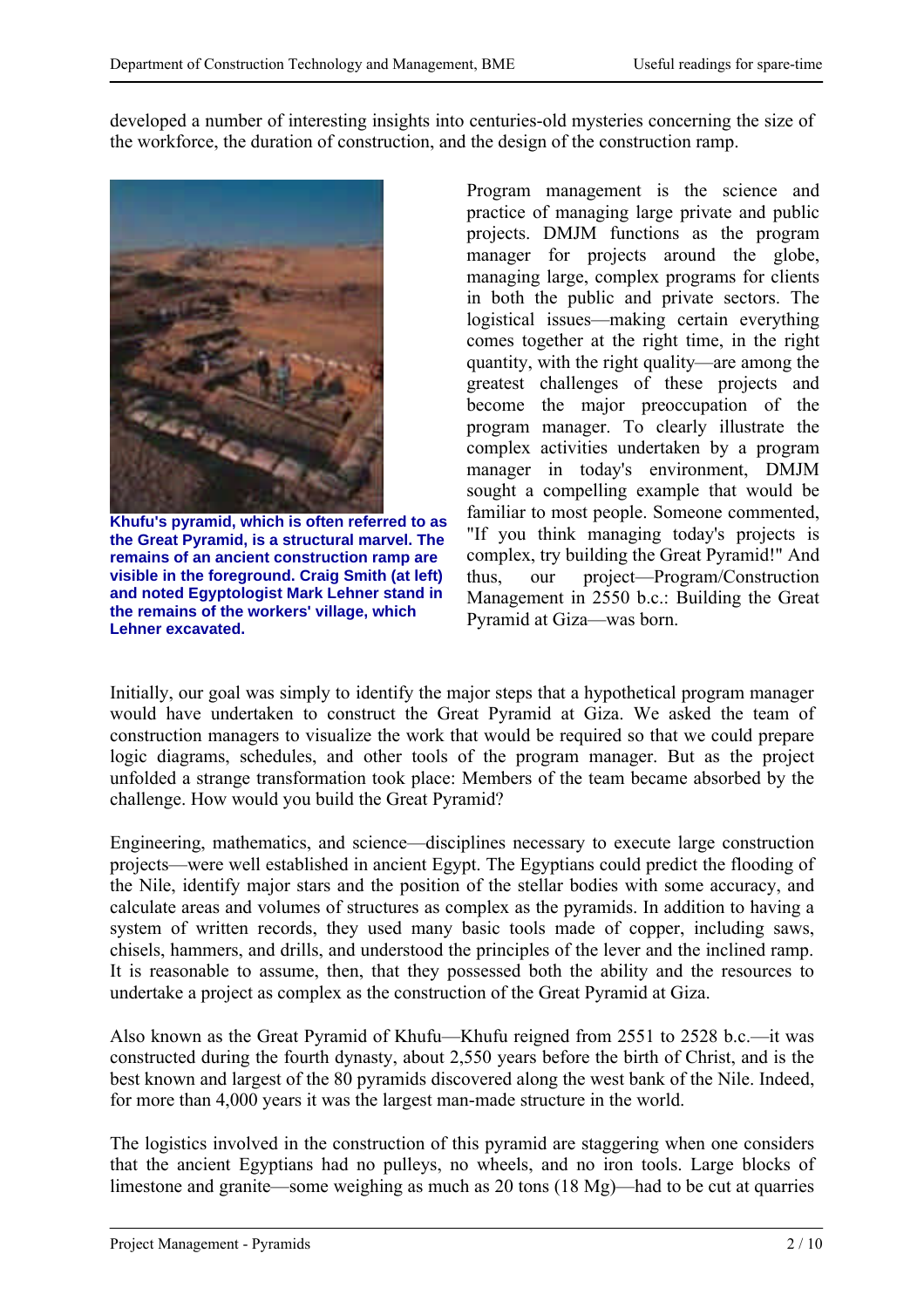and transported by boat across or down the Nile River. All of the interior rock was carved on the Giza plateau, but the limestone used on the exterior facing of the pyramid came from Tura, which was situated across the Nile. Blocks of limestone weighing anywhere from 2.5 to 6 tons (2.3 to 5.4 Mg) made up the bulk of the structure. Estimates indicate that more than 2 million such blocks were used. Most of these were cut from a quarry at Giza; heavier blocks of granite from Aswan were used to construct the King/s Chamber.

Egyptian workmen perfected the technique of cutting holes in stone faces with hand-driven drills. Wedges were then inserted into the holes, and slabs of stone were broken loose by pounding on the wedges with mallets. The slabs were subsequently dressed down to finished dimensions.

The final dimensions of these stones were extremely accurate on the exterior faces of the pyramid: the joints were made within fractions of an inch—n some cases substantially less than 1/8 in. (3 mm). The pyramid was oriented with its major sides either north-south or eastwest. This in itself was a remarkable undertaking, given the accuracy to which it was done, because the Egyptians had to perform the work using astronomical or solar observations—the compass had not yet been invented. The dimensions of the pyramid are extremely accurate and the site was leveled within a fraction of an inch over the entire base. This is comparable to the accuracy possible with modern construction methods and laser leveling.

The Greek historian Herodotus wrote that the construction of the ramp and pyramid occupied 30 years with a workforce of 100,000 men. There is also speculation that some of the workforce was seasonal, consisting largely of farmers who arrived during the periods when the Nile flooded and they were unable to work in their fields. The 100,000 figure seems high in the light of what we know today, but by any standard and from any point of view this was a mammoth undertaking.

Excavations indicate the presence of an artisans' village, which may have housed some 4,000 to 5,000 people. This, plus evidence of tools and workshops, led us to surmise that there was a full-time workforce of about 4,000 to 5,000, not including the workers responsible for cutting limestone at the distant quarries, transporting it to Giza, and bringing it to the site. This number also did not include the administrative and support staff necessary to feed and care for a permanent workforce or those necessary to handle the logistics of bringing in supplies, timbers for scaffolding and rollers, stone blocks, and other construction materials.



**Craig Smith and Mark Lehner worked closely on the forensic analysis that explained how the Great Pyramid was built. The photograph left, which is a view of the Queen's Pyramids at the Pyramid of Khufu, indicated how surface stones were finished.**



Several theories have been advanced as to how the pyramid was actually built. Herodotus indicated that a system of levers was used. Long wooden poles were employed to elevate the blocks from one level of the pyramid terrace to the next level. Either multiple levers were used or the levers themselves were moved to each elevation as it became necessary to lift higher and higher. We determined that this approach would have been impractical. There is considerable evidence, however, to support a different approach: that of an inclined ramp.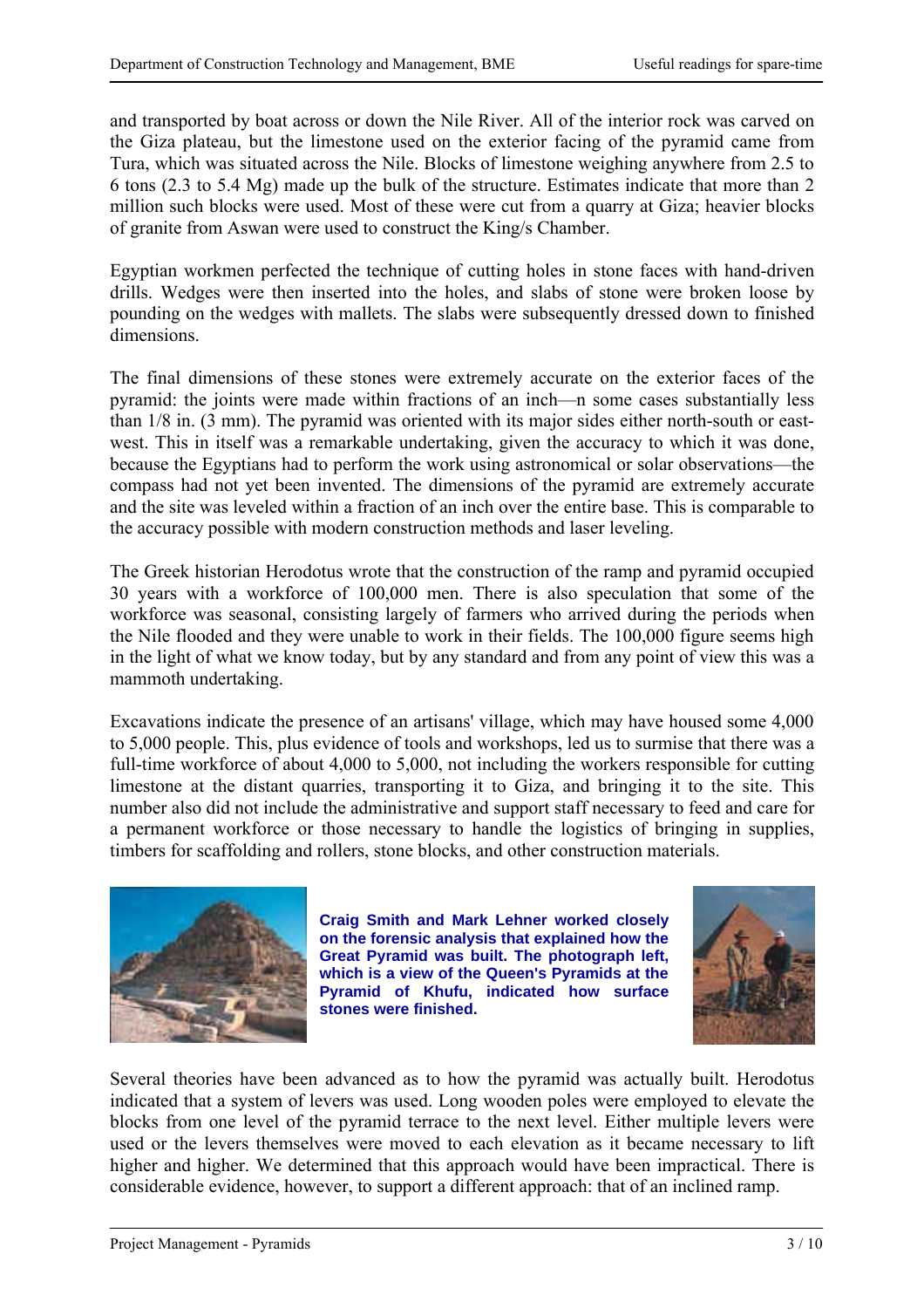We know that sloping ramps were constructed for other pyramids; thus we speculated that after the site was leveled, an initial course of blocks was placed to outline the base of the pyramid. This placement was done with extreme care because it formed a reference point for the other dimensions as construction proceeded. We also surmised that in the center of the area encompassed by the base of the pyramid a rock outcropping remained to some unknown height and area. Construction continued for a number of courses, although a tunnel, called the descending corridor, was cut into the base of the pyramid. This corridor descended a distance of some 350 ft (107 m)—roughly to the center of the pyramid and beneath it—angling down at about 26 degrees, where a room was constructed.

The unfinished state of this room indicates that the plans changed. An ascending corridor was constructed from the descending corridor, rising to the center of the lower portion of the pyramid. Here another chamber was built, which is known today as the Queen's Chamber. Above the Queen's Chamber is a large, lengthy, and unique gallery the Grand Gallery—which leads to the King's Chamber. This was the intended final resting spot of King Khufu.

As construction reached the level of the corridor and chamber it was possible for workmen to install the highly finished walls, lintels, and ceiling blocks of the corridors and chambers from a level surface and then build the rest of the pyramid up around them as they proceeded upward. We surmise that the ramp was extended until the top portion of the pyramid was constructed, and at some point a limestone capstone was put in place.



**The size of the blocks used in the lower courses of the Pyramid of Khufu is evident in this view.**

The exterior courses of the pyramid were constructed of white Tura limestone casing stones, which were cut and fitted more accurately than the interior core stones. These stones were placed with excess material remaining on the face, to be trimmed at a later time. Once the last row of casing stones was in place, the ramp and scaffolding were removed to expose several courses of the casing stones. Then the outer surface was trimmed to the finish dimensions to give the pyramid a smooth exterior surface. This was done working downward, as the ramp and scaffolding were removed.

Team members drew upon their expertise in working on large construction projects to determine how long it would take to cut and transport blocks of limestone and to erect the pyramid. They tried to imagine the time that would be required without the availability of modern tools. The first step in this process was to develop a work breakdown structure—that is, to define the various elements of the work to be performed.

Once we had the work breakdown structure, we developed a logic diagram to illustrate the construction sequence that the team found most plausible. Construction estimators researched the methods used before the introduction of machinery in order to produce labor estimates for each of the tasks identified. Where possible these estimates were checked against published data, but for the most part the team relied on the experience of its members. Collectively, the team members have overseen large construction projects in Saudi Arabia involving tens of thousands of workers. Additionally, several members had experience with labor-intensive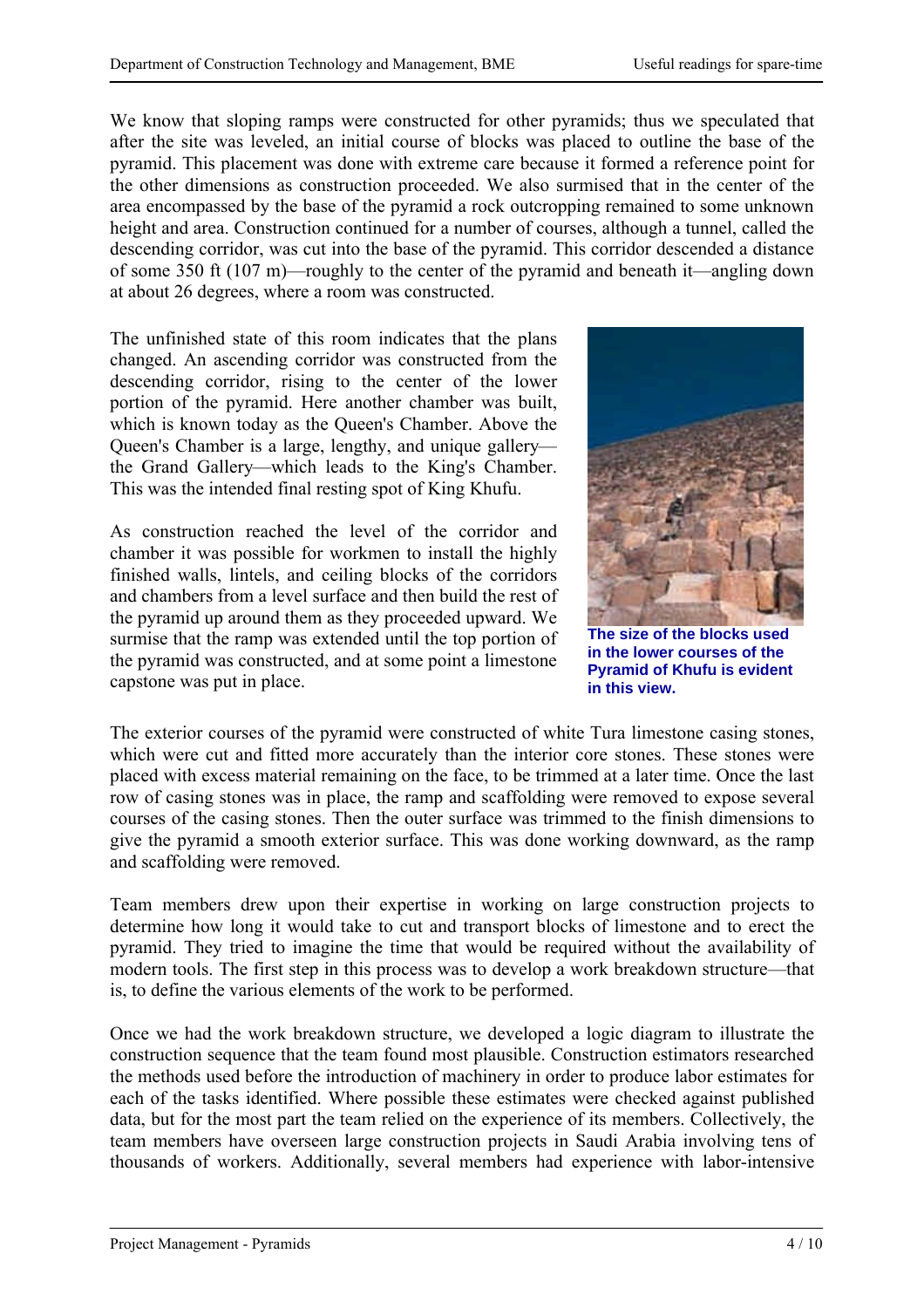construction methods in Third World countries, including the processes of hand excavation and the pouring of cement by the bucketful.

These unit estimates were then combined with the engineering estimates of materials and construction methodology to derive the amount of time and manpower required to perform each element of the work. The data obtained were then used to develop a critical path construction schedule. The analyses enabled the team to reject as impossible certain hypothesized construction methods. For example, a single ramp to the top of the pyramid would have extended for more than half a mile and would have involved more construction than the pyramid itself. Likewise, ramps to each face were found to be unnecessary.



**The Giza site plan indicates the locations of three primary pyramids situated here: the Pyramid of Khufu—the Great Pryamid; the Pyramid of Khephren; and the Pyramid of Menkaure.**

We determined, however, that some type of ramp structure was probably used given the remains of ramps at other sites and our assessment of available construction methods. A single large ramp to level 50 of the pyramid would have been of reasonable height and volume; it would have permitted two-thirds of the blocks to be put in place. The team postulated that after level 50 a square helical ramp would have been constructed on the pyramid itself to reach the upper layers. At this point the number of blocks decreases and constraints on block delivery are not as restrictive. At the apex of the pyramid—the last 10 to 20 levels—the number of blocks is very small. The team suggested that an internal "staircase" was created and that levers were used to place the capstone and the last remaining blocks.

The critical path analysis showed that the production of blocks from the quarry would not have been a constraint. Additionally, we determined that blocks could have been prepared in advance and stockpiled on-site in the event of a shortage of stonecutters. We assumed a large number of workmen could be recruited on a seasonal basis to assist in transporting the blocks up the ramps to the working area, where skilled masons put them in place and built the corridors and chambers.

The team also worked out the logistics for site preparation, quarry operations, transportation of the finished limestone from Tura and granite from Aswan, the creation of a workers' village for permanent skilled staff, construction of the ramps, performance of the finish work, and removal of the ramps at the end of construction.

Based on our program management approach and our informed guesses we concluded that the total project required an average workforce of 13,200 persons and a peak workforce of 40,000 and that it required two to three years of site preparation, five years of pyramid construction, and two years of ramp removal, decoration, and other ancillary tasks. Assembling a workforce of this size—and feeding it—appear to have been well within the capabilities of the Egyptian economy at that time if the population was in fact 1 million to 1.5 million.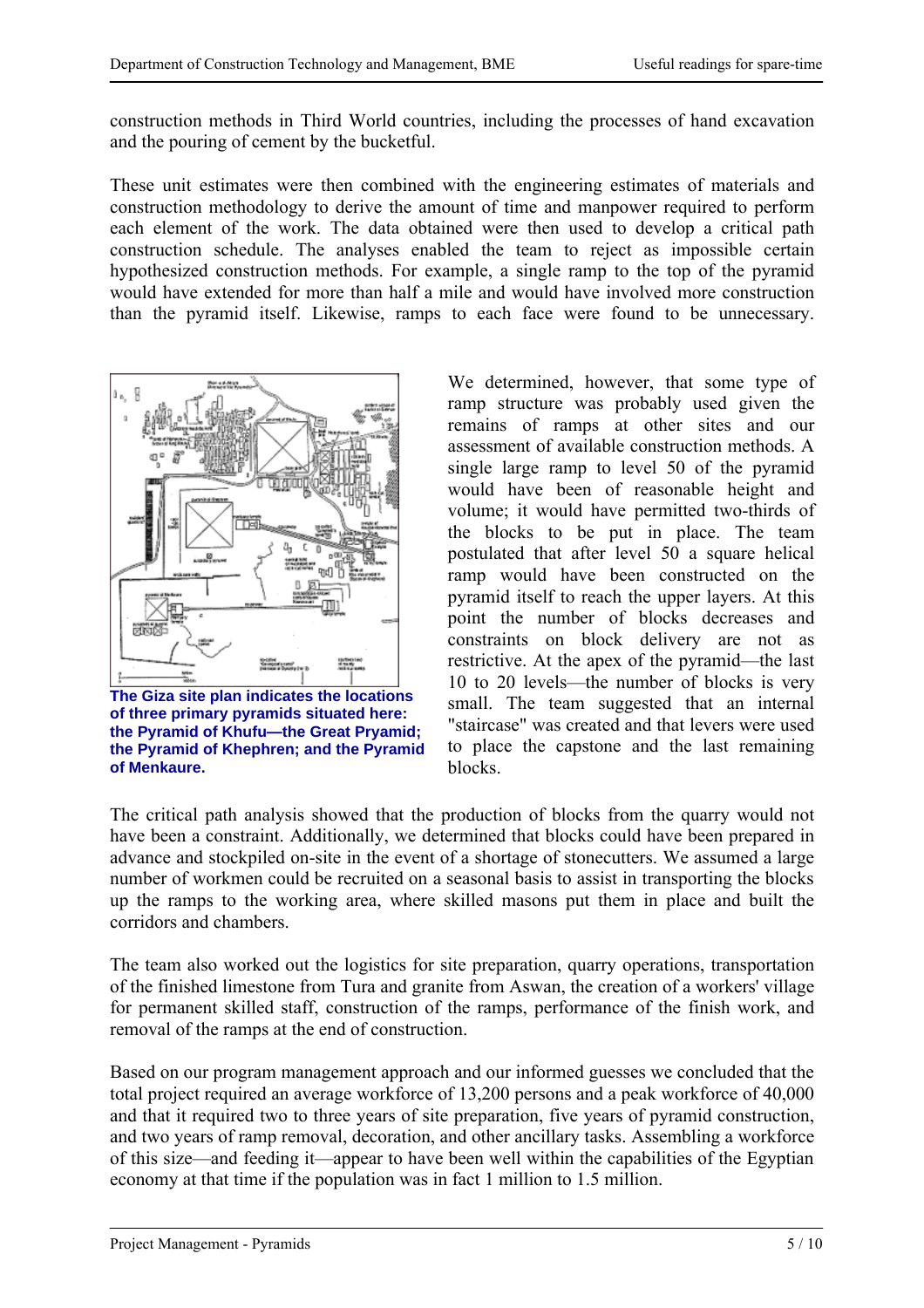No records have been found that relate to the design of the Great Pyramid. However, drawings have been discovered for tombs constructed during later dynasties. Additionally, plans and other records exist indicating that at the time of Khufu's reign the Egyptians knew how to calculate volumes, areas, and angles; that they knew how to level a site and construct right angles; that they could survey and use solar and astronomical observations to orient structures; that they understood the concepts of structural load transfer and apparently had an idea of the load-bearing capacity of the materials they used; and that they recognized the need for an adequate foundation for the structure. Because they could calculate the volume of ramps, we assume they optimized the planning of the construction to minimize the materials and labor required just as we would today so that labor would be expended on the most critical and challenging aspects of the project. We speculated that the pyramid's design was actually implemented by a master builder or overseer who had worked on another pyramid.

Excavations at Giza show old quarry marks and the remains of a workers' village. Later excavations at Deir el Medina, where extensive records have been recovered, support the theory that there was a permanent labor encampment at the site that housed the skilled stonemasons, draftsmen, and overseers. The village no doubt had the capacity to support the workforce, because there is evidence of a bakery—and even tombs for those who died during the course of the construction. Other aspects of site preparation we considered were the construction of housing, sanitary facilities, workshops, roads from the quarry at Giza to the pyramid site, and docks. (The time of the annual Nile flooding would have been the ideal time to bring in goods by ship because the floodwaters came within a quarter of a mile of the Giza site.)

We speculate that the pyramid site was surveyed and then excavated to bedrock, which would have provided a firm foundation for the pyramid structure. The Giza plateau was no doubt selected as the site for the pyramid because of the available limestone and the site's proximity to the pharaoh's residence. Upon removing the loose material the builders left a rock ridge that was later incorporated into the pyramid structure. To avoid handling material any more than was necessary, it is likely that the cut material was moved to the location of the construction ramp and placed so it could be part of the ramp.

Once bedrock was exposed the site was leveled. This was most likely done by the use of a square level—a right angle with a cross piece resembling the letter A with a plumb bob that hung from the apex and registered against the cross piece. Leveling was done in a series of measurements that established benchmarks along the length of the foundation.

Another theory held that leveling was done by constructing a series of mud canals across the site, filling them with water, and measuring the depth from the water surface to the rock beneath (establishing baseline measurements and survey points). However, we discarded this idea because of the effort that would have been involved in hauling water to cover such a volume of canals and the losses that would have resulted from evaporation and leakage.

Next, using either solar observations or star sightings, survey working points were established and corner positions were fixed. Since the Egyptians worshiped the sun, it is more credible to us that they understood the movement of the sun and would have measured the sun's shadow to determine true north. In a simple experiment with the tools and knowledge available to the ancient Egyptians, we found that this determination can readily be made.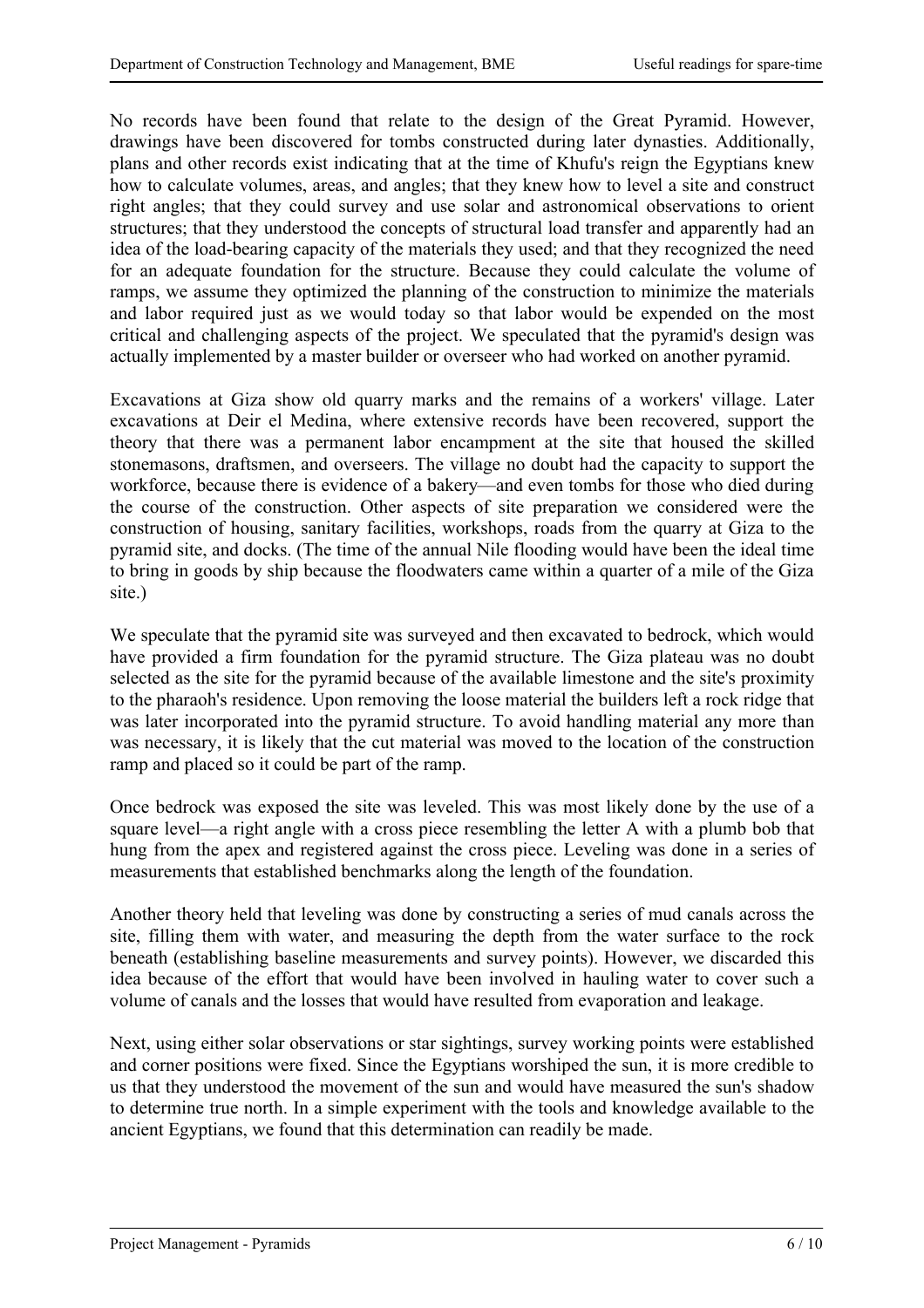At this point tunneling to construct the descending corridor and lower chamber was probably started. A construction gap was left open in the core blocks while the descending and ascending corridors, the Grand Gallery, and the King's Chamber were constructed.



Quarry operations at Giza began concurrently with the commencement of site preparation. We assume that the bulk of construction material came from the area of the site to minimize transport of heavy blocks.

Archaeological evidence supports the contention that there were one or more quarries on-site. We assumed a workforce of sufficient size to keep up with the rate of block installation. (A smaller force could have been used if work started a year in advance to build up a stockpile of blocks.)

The first step in construction would have been to lay the ground course. This process would have consisted in placing large blocks with great precision to establish the dimensions of the pyramid. Based on a survey reported in the literature, the base is square and is oriented to the four points of the compass to standards that would be challenging to a builder today. Construction would have proceeded to add layers above the base, until the next "step" was achieved. Here the structure would have been carefully leveled again. It would not have been necessary to level each layer, as this would have increased the amount of cutting and trimming on each block and would have wasted material. It is believed that there are 14 to 16 layers per step and 15 to 17 steps.

We assumed that construction was based on three components: the outer casing stones carefully dressed white Tura limestone; an inner layer of "backing stones"; and the core blocks of Giza limestone, which were not dressed accurately but were fitted into the inner volume of the pyramid and then leveled only at the next step (not every course). Irregular shapes were incorporated into the structure to maximize the use of available materials. Casing blocks would be field dressed so as to fit accurately next to and on top of their adjoining blocks.

We considered many concepts to understand how the Egyptians were able to raise blocks to a height of 481 ft (147 m) with the limited tools available. We assumed the use of rollers but not wheels or pulleys. To evaluate the ramp issue we first constructed several mathematical models that computed the number of blocks per layer and the volume, height, and other measurements of the blocks. We know the blocks are not of uniform dimension—that the lower blocks are thicker by as much as 5 ft (1.5 m) while the thickness drops to 2 ft (0.6 m) or less near the top. Not having a survey of typical sizes, we made a series of calculations based on average sizes (see illustration).

Our calculations convinced us that most of the ramp concepts would have been impractical because they involved a construction effort greater than that required for the pyramid itself. We assumed that the Egyptians would not commit resources to building anything more than minimally required given the fact that the ramp had to be demolished at the conclusion of construction.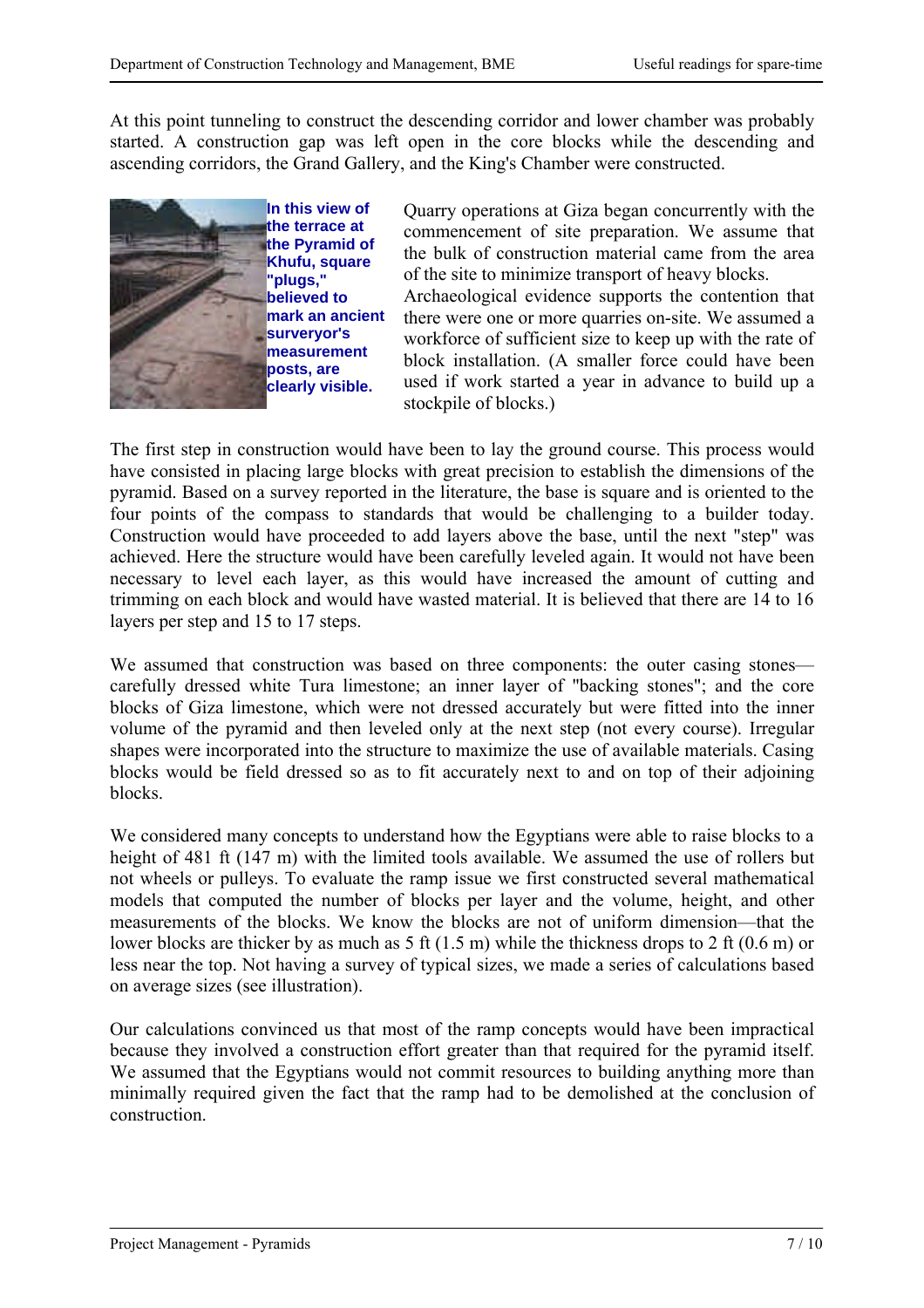The literature reports that the Great Pyramid is constructed of 2.3 million blocks and that each weighs on average 2.5 tons (2.3 Mg). Our review found no basis or origin for these numbers, which have been widely quoted. We made our own estimates, assuming various dimensions and a specific weight for limestone of 160 lb/cu ft (2,563 kg/m3). These calculations showed that there could be from 2 million to 2.8 million blocks, depending on the assumptions. We then refined the calculations to deduct for the void volume of corridors and chambers, subtracted an allowance for granite used in lintels, the capstone, and ceilings, and treated the finish layer separately. This suggested that the basic building blocks numbered about 2 million, based on average dimensions of 3 ft (0.9 m) wide, 3.5 ft (1 m) high, and  $4 \text{ ft} (1.2 \text{ m})$  long.

*An interesting possibility is that the capstone might have been brought up to the last level that was reachable by a ramp and then jacked up as the balance of the pyramid was constructed—that is , the pyramid was built beneath it and it rose with the remaining levels.*

Inspection of our mathematical model showed that at the point that layer or level 50 had been reached essentially two-thirds of the blocks had been put in place. This suggests that a single large ramp—to one face of the pyramid—would have been feasible. This ramp would have been 175 ft (23 m) high and more than 1,000 ft (705 m) long and would have had a grade of 15 percent—which we assumed as an upper limit. Also, it would have contained 30 percent of the volume of the pyramid itself. The ramp dimensions would have been influenced by the construction schedule. To construct the pyramid on a reasonable schedule the ramp would have had to be wide enough to enable multiple teams to approach the working surface, deliver their loads, and leave without hindering other workers.

Ultimately we settled on a hybrid ramp scheme. There was a single ramp on one face of the pyramid up to level 50, from which a series of ramps wrapping around the pyramid reached level 120. These ramps would have been much narrower and supported by the pyramid itself and thus could have been constructed with much less material. We hypothesized that the blocks in the last two (outer) courses were left out near the corner to create a takeoff point wide enough for the primary ramp. The secondary ramps would have been used at an elevation at which the horizontal distance was long enough for a significant gain in elevation.

We assumed that a third method was used above this point: the "staircase" left in the center of the construction at the very top. The blocks for the peak would have been pushed manually from below and pulled up by ropes over poles or bearing stones up this staircase and then put in place. At this point the number of blocks required is only about 7,000 for the last 20 layers. Once the capstone had been maneuvered into place the staircase would have been filled in from the top down to the platform level at the end of the last ramp.

An interesting possibility to consider is that the capstone might have been brought up to the last level that was reachable by a ramp and then jacked up as the balance of the pyramid was constructed—that is, the pyramid was built beneath it and it rose with the remaining levels.

The pyramid was finished with white limestone casing stones from the quarry across the Nile River at Tura. We assume that the finish blocks were brought by ship to Giza. These blocks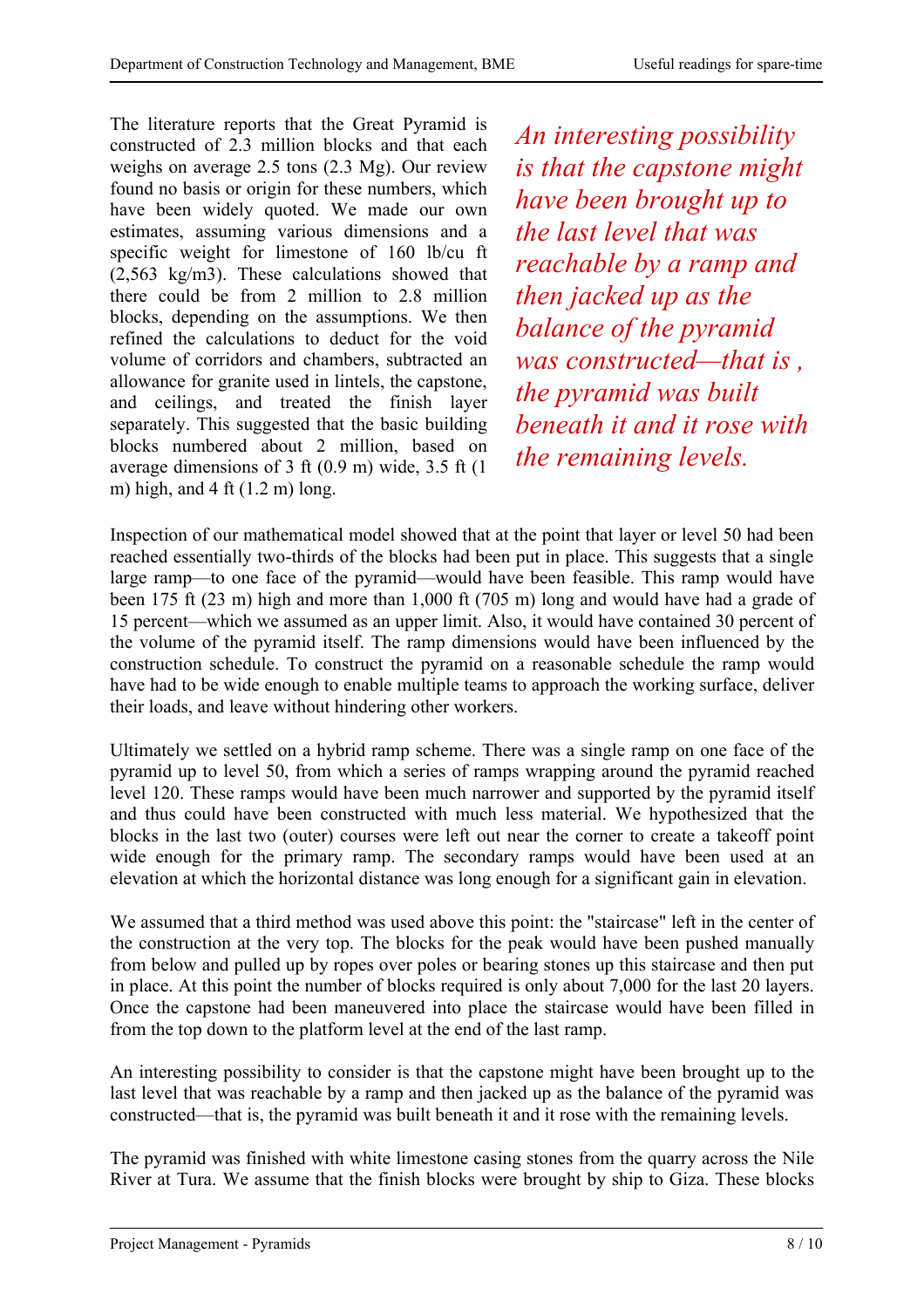were carefully placed, then trimmed after placement to provide a smooth exterior surface. Using the same model to calculate the number of finish blocks that we had used to determine the number of blocks per layer, we determined that the number was approximately 53,000.

We assumed that scaffolding was erected at the top levels to position these blocks and that the work proceeded upward course by course. Because the topmost blocks were half the size of the regular blocks, they could be positioned by hand. Once the work reached the top of the pyramid any missing blocks were filled in down the staircase and any finishing touches were performed. As layers were completed the ramp was gradually removed.

We determined that there were 3 workweeks of 10 days per month—8 days of work followed by 1 to 2 days off. A workday consisted of four to five hours in the morning followed by four to five hours after lunch. Deductions would be necessary for holidays and religious observances, so we used 280 working days per year as our estimate for construction time.

We estimated that a delivery rate of 180 blocks per hour was required from level 50 to level 74 and then used this rate to determine if the ramp size and number of crews were feasible. This seemed possible. We then determined that at the lower level the ramp would be wider and could sustain delivery rates twice this number. Above level 75 the delivery rate drops off because of the smaller number of blocks, so ramp size and crew numbers are reduced. The size of crews can be estimated in various ways. Carrying capacity will ultimately depend on load and distance. We assumed an average crew of 20 men.



Unit cost estimates were developed from a variety of sources, including the team's judgment and experience. For example, our stonecutting estimate of two man-days per block is based on our judgment. For the average block we assumed that a team of 20 laborers was required to pull a sled up the ramp and onto the work area. This would require four hours on average (up to level 50), which meant that a team could move two blocks per day. Ten man-days were required, therefore, to move each block into place.

For estimations regarding excavation and ramp construction, we consulted turn-of-the-century civil engineering handbooks and established unit rates for moving earth manually. This corresponded to about 1 cu yd/h (0.8 m3/h), with time added depending on the distance the material was carried. We estimated that at an average distance the rate was 0.03 d/cu ft (0.1 d/m3). We also prepared a manpower labor forecast. Once courses 1 through 50 were completed the labor requirements dropped off considerably; additionally, the skilled labor requirements are consistent with a workers' village of 4,000 to 5,000 persons on-site. The total labor expended is 36.7 million days, or approximately 131,200 man-years. Thus the average labor force over the 10-year duration of the project is therefore 13,200 men.

We learned that workers were paid in grain—to make bread and beer—as well as in oil, other foods, and cloth. Payments differed, of course, depending on the level of skill and rank. Ancient records indicate that a superintendent earned 8 jugs of beer and 16 loaves of bread daily. We arbitrarily prorated these numbers to estimate payments to other classes of workers. While this is undoubtedly an oversimplification, it provides a rough measure of the total cost of the construction. There was a barter economy in place then, so a worker with one set of skills might perform work for another, who would return the favor by making something for